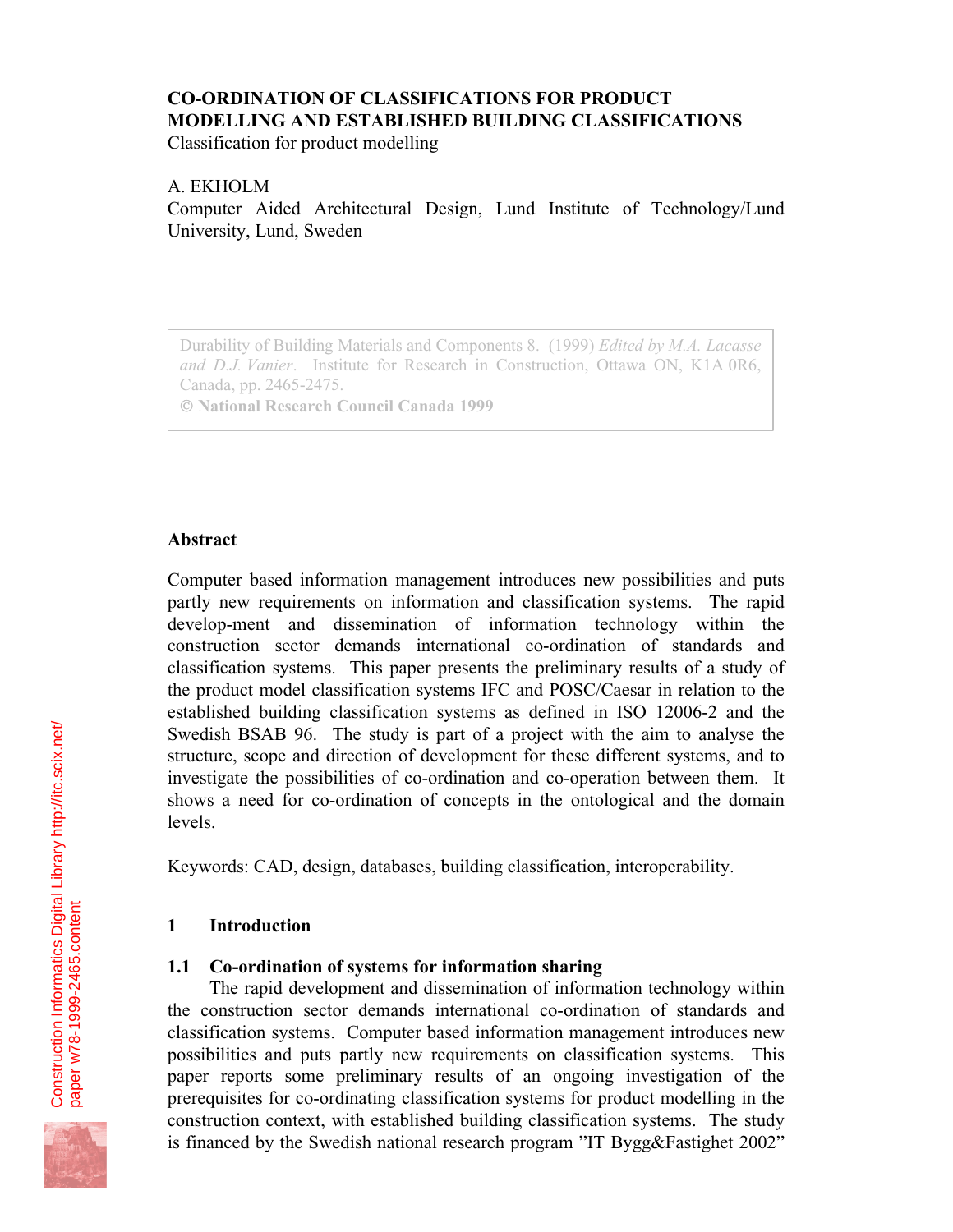(IT Construction & Facility Management 2002), concerned with information technology for Construction and Facility Management.

Established building classification systems studied here are the ISO standard 12006-2 "Organization of information about construction works – Part 2: Framework for classification of information" (ISO 1997), and the Swedish building classification system BSAB 96 (BSAB 96 1998). Classifications for product modelling studied here are the POSC/Caesar Data Model and Reference Library (POSC/Caesar 1998), developed by the POSC/Caesar Association, and the Industry Foundation Classes, IFC, developed by the International Alliance for Interoperability, IAI (IAI 1997b). The project analyses the structure, scope and direction of development for these different classification systems and investigates the possibilities for co-ordination.

#### **2 Established building classification**

#### **2.1 ISO 12006-2**

The recently developed international standard ISO/CD 12006-2 "defines a framework and a set of recommended table titles supported by definitions, but not the detailed content of these tables". It is intended to be used as a framework for developing specific building classification systems by organisations on a national or regional basis (ISO 1997).

ISO/CD 12006-2 identifies the main classes that are of interest to the construction sector's building classification for purposes of CAD, specification, product information and cost information systems (ibid:iv). The scope of the standard is the complete life cycle of construction works within building and civil engineering. It lists recommended tables according to particular views or principles of specialisation and gives examples of entries that may occur in these tables (ibid:1).

The identification of classes in ISO/CD 12006-2 is based on views on construction works. The functional and spatial views are based mainly on relations to the user or the environment, see figure 1, sec. 2.2. Other views are related to a process model and identify construction resources, construction processes and construction results. The classes *construction entity* and *construction complex*, are based on a functional view in relation to use. The class *space* is based on a combined spatial and functional view on a construction entity. Physical parts of construction entities are classified in three separate classes based on different views. These classes are: *element*, e.g. floor, based on a functional view, *work result*, e.g. structural precast concrete, based on a construction result view, and *designed element*, e.g. floor of structural precast concrete, based on a combination of functional and construction result views.

Each view consists of classes that together enable a complete classification of the things in the collection; i.e. every thing is classified, and belongs to only one class in each level of abstraction of the view. This enables quantity take-off to be carried out independently in the *element*, *designed element*, and *work result* views, for example with the purpose of cost estimates.

Established classification systems do not handle geometrical properties of construction works, they are supposed to be used together with drawings that contain this information. A physical part of a building is determined by the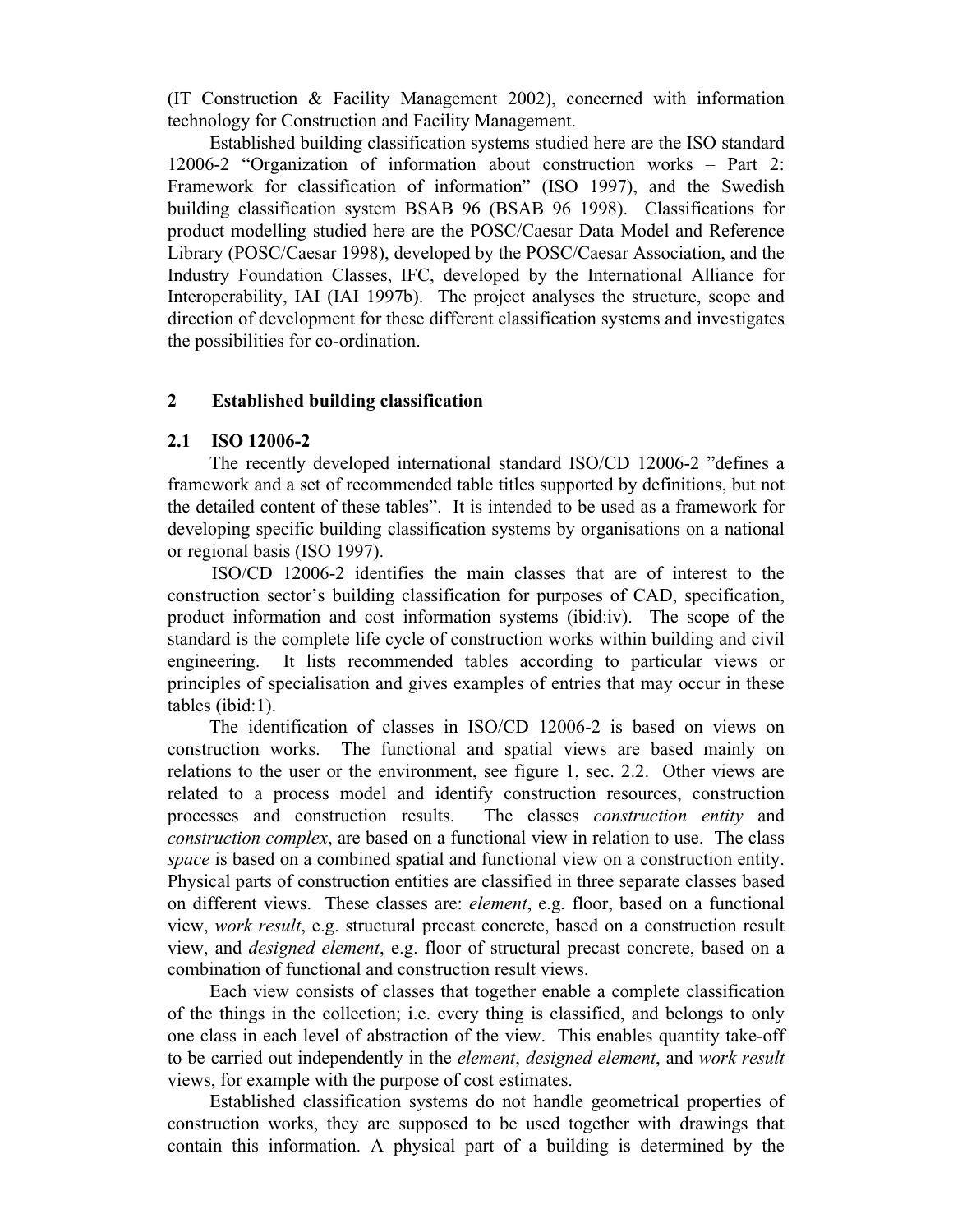combination of drawing information and the classifications as *element* and *work result*.

A main feature of building classification systems that adhere to ISO 12006-2 is that they support design by independently allowing functional and compositional views on physical parts of buildings (Ekholm and Fridqvist 1998).

# **2.2 BSAB 96 and its theoretical foundation**

The BSAB system has a long-standing tradition as the Swedish de facto standard for product specification, materials specification, cost estimates and document management (BSAB 96 1998). The conceptual scope of the BSAB system is similar to that of the ISO Framework standard. However, the use scope of the BSAB system is the Swedish construction industry. The classes are developed together with the users of the system, and represent established industry practice. The classes and their names are well known and used in documents of all sorts throughout the construction and facility management processes.

The classification tables of BSAB 96 adheres to the ISO 12006-2 Framework standard. The tables in BSAB 96 contain subclasses of the main classes in the Framework. Both standards are based on common principles for building classification established already with the SfB-system from 1950 (ibid). Just like the ISO Framework standard, the BSAB 96 system is based on the idea that the main classes express different views on construction works. In BSAB 96 this idea is grounded in a theoretical model based on generic property theory and systems theory (ibid). According to this model, a system is composed of interrelated parts, that may be systems themselves, and has relations to an environment. A functional view, "top-down", on a system concerns its interaction with the environment, and a compositional view, "bottom-up", concerns its composition and intrinsic relations. The main classes in ISO 12006-2 and BSAB 96 are developed from these views. The principles for applying these theories to building classification are presented in (Ekholm 1996).



**Fig. 1: Basic properties of systems**

# **3 Levels in databases for product design and documentation**

# **3.1 Level structure**

Research within product modelling has led to a basic understanding of how to structure databases for the purpose of product documentation. Björk has identified five levels of abstraction in building product modelling: the information modelling language, the generic product description model, the building kernel model, the aspect model and the application model (Björk 1995). The first three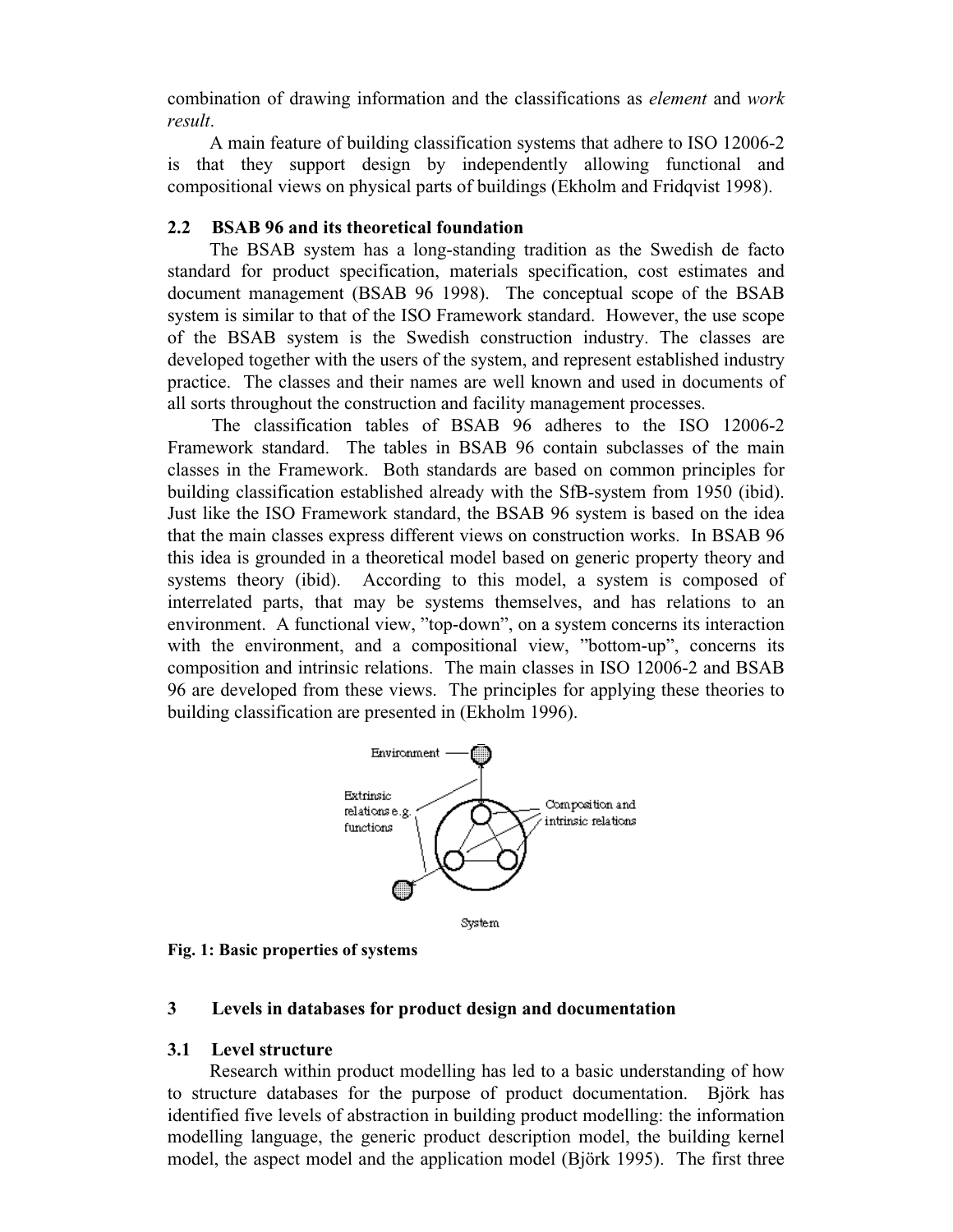levels correspond to those identified in this analysis, the information modelling language level, also called the data definition language level, the ontological level, and the domain level. The domain level may be specified in subsequent levels of relevance, e.g. those proposed by Björk.

An *information modelling language*, or *data definition language*, supports the definition of database objects, e.g. entities and relationships (Date 1990:36). The EXPRESS language is an example of a data definition language developed to enable product modelling. EXPRESS is part of the ISO STEP standards (ISO 1994). The EPISTLE, POSC/Caesar, and IFC information systems all use EXPRESS.

The concepts in the *generic product description level* or *ontological level* represent the most generic properties of objects in the domain of discourse. The concepts in this level may be related in an ontological model. One example of an ontological model is the theoretical foundation of BSAB 96 presented above (BSAB 96 1998). The ontological model makes up a theoretical foundation for defining and relating the most generic aspect views on the objects in the domain. The result is a generic classification framework. In order to support design, the framework must differentiate among and allow combinations of spatial, functional and compositional views (Ekholm and Fridqvist 1998).

The classes in the *domain level* constitute a framework for classification of the domain specific objects. Every domain framework is based on presuppositions in the ontological level, explicit or implicit. The domain classes are subclasses in different degrees of specialisation of the main aspect classes defined in the ontological level. The domain framework may also contain domain specific relations and attributes. The domain framework may be organised and stored as a library of predefined classes from, for example, classification systems and earlier projects. During design this information can be combined to make up project specific descriptions of domain objects.

# **4 POSC/Caesar**

# **4.1 Introduction**

POSC/Caesar is a joint initiative of the Petrotechnical Open Software Corporation and the CAESAR Offshore Project. The objective of the POSC/Caesar project is to develop a standardised product model for handling lifecycle information about oil and gas facilities (POSC/Caesar 1998). The product model is developed on the basis of the EPISTLE framework (Angus and Dziulka 1998). The work has resulted in practical means for handling product information based on a data model and additional library classes.

The POSC/Caesar project is of specific interest to the construction sector since it represents an attempt to create a computer based platform for integrated information management. It concerns the oil- and gas industries, but considering plants and other civil engineering works, these have much in common with building construction. For example, many of the library classes concern construction works.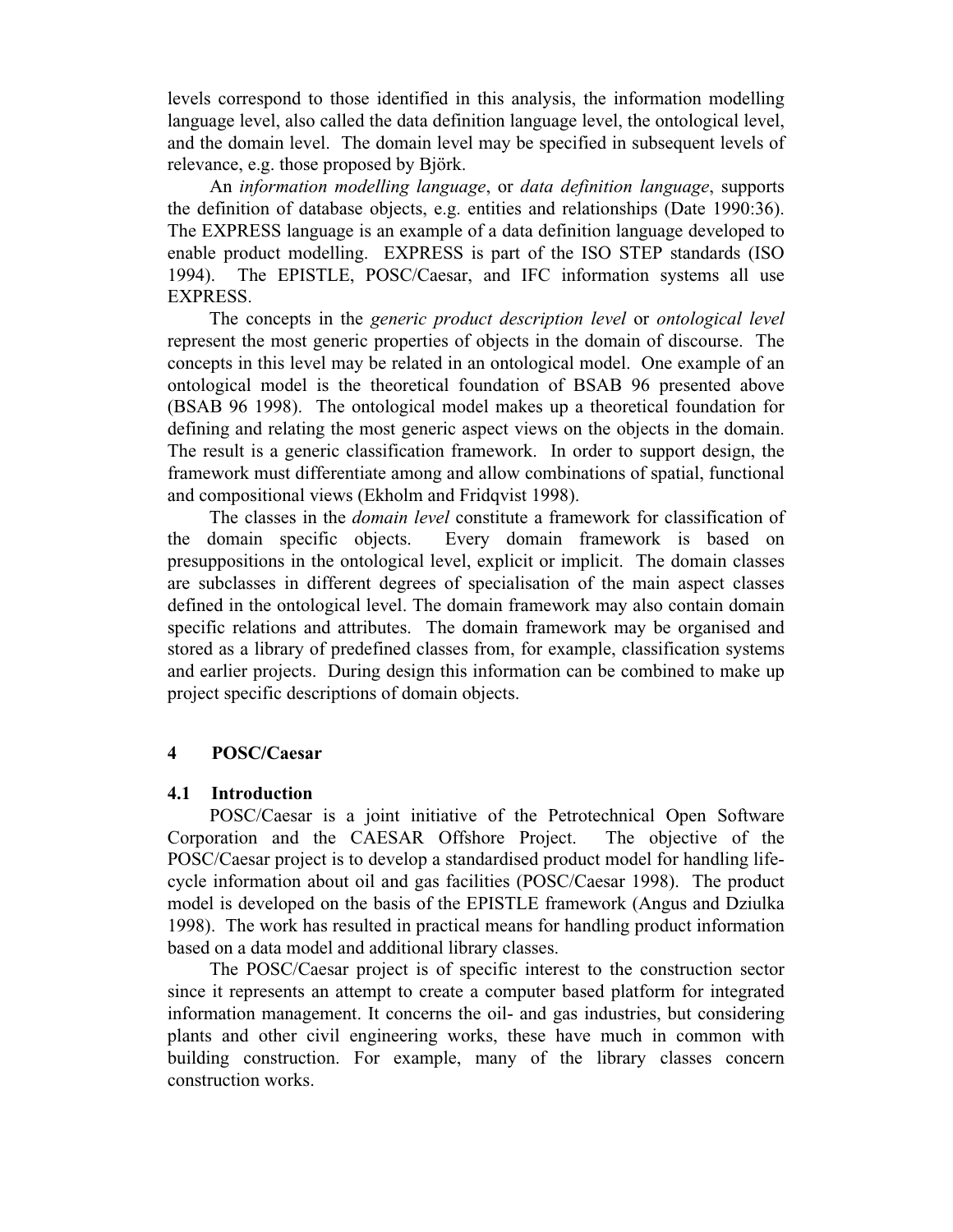### **4.2 The POSC/Caesar meta model**

The data definition language for the POSC/Caesar approach is based on a subset of the concepts of the EXPRESS information modelling language. This subset of EXPRESS is called the POSC/Caesar Meta model; it is the most abstract POSC/Caesar model.

#### **4.3 The POSC/Caesar data model**

#### 4.3.1 Background

The following presentation of the POSC/Caesar Data model concerns the version called "Snapshot E" (POSC/Caesar 1998). The scope of the POSC/Caesar Data model is classes considered of importance for handling life-cycle information in a generic way about oil and gas facilities (ibid). The POSC/Caesar Data model is based on the principles of the EPISTLE Framework, but Snapshot E, marks a radical change in fundamental conceptual structure compared with the EPISTLE Framework (ibid).

#### 4.3.2 The class/instance dichotomy

The most fundamental entity in the POSC/Caesar Data model is the *thing*. A *thing* represents something material or abstract. It has two subclasses, *object* and *association*. Association entities relate object entities. Subclasses of *association* are both abstract, representing conceptual associations like *classification* and *characteristic\_possession*, and concrete, representing factual relations such as *connection*, *composition*, and *transportation*.

In POSC/Caesar, an *object* has an "independent existence". The *object* is distinguished from an *association*, which relates *object* classes. The *object* class has two subclasses, *instance\_object* and *class\_object*. The *class\_object* refers to "a collection of well determined things". The *instance\_object* is defined as "A type of thing that is individual in nature"; it is not a "class, group, or set of things". A reason for the distinction between *instance\_object* and *class\_object* is the concern to differentiate between representations of one identified member of a class, and representations that regard every member of the class. *Person\_class*, a subclass of *class\_object*, can be used to exemplify how POSC/Caesar implements this. Examples of *person\_class* are "rich people" and "Australian people", a rich person and an Australian would be members of these classes respectively. The entity specific\_person is defined as an "instance object that is a particular human being or group of human beings". A person\_classification is a subtype of the classification association. The person\_classification entity associates a specific\_person with person\_class, the former as member of the latter.

#### 4.3.3 The classes *functional\_object* and *physical\_object*

Of specific relevance to discuss in this context are *functional\_object\_class* and *physical\_object\_class*, both subclasses of *object\_class*. A *functional\_object* represents a functional view on an object in the domain. The definition of *functional\_object* is: "A type of instance of object (*instance\_object*, author's remark) that is a function or role and may be involved in many activities, considered independently of the physical objects that may undertake the roles from time to time. Roles may be active (making it happen) or passive (happening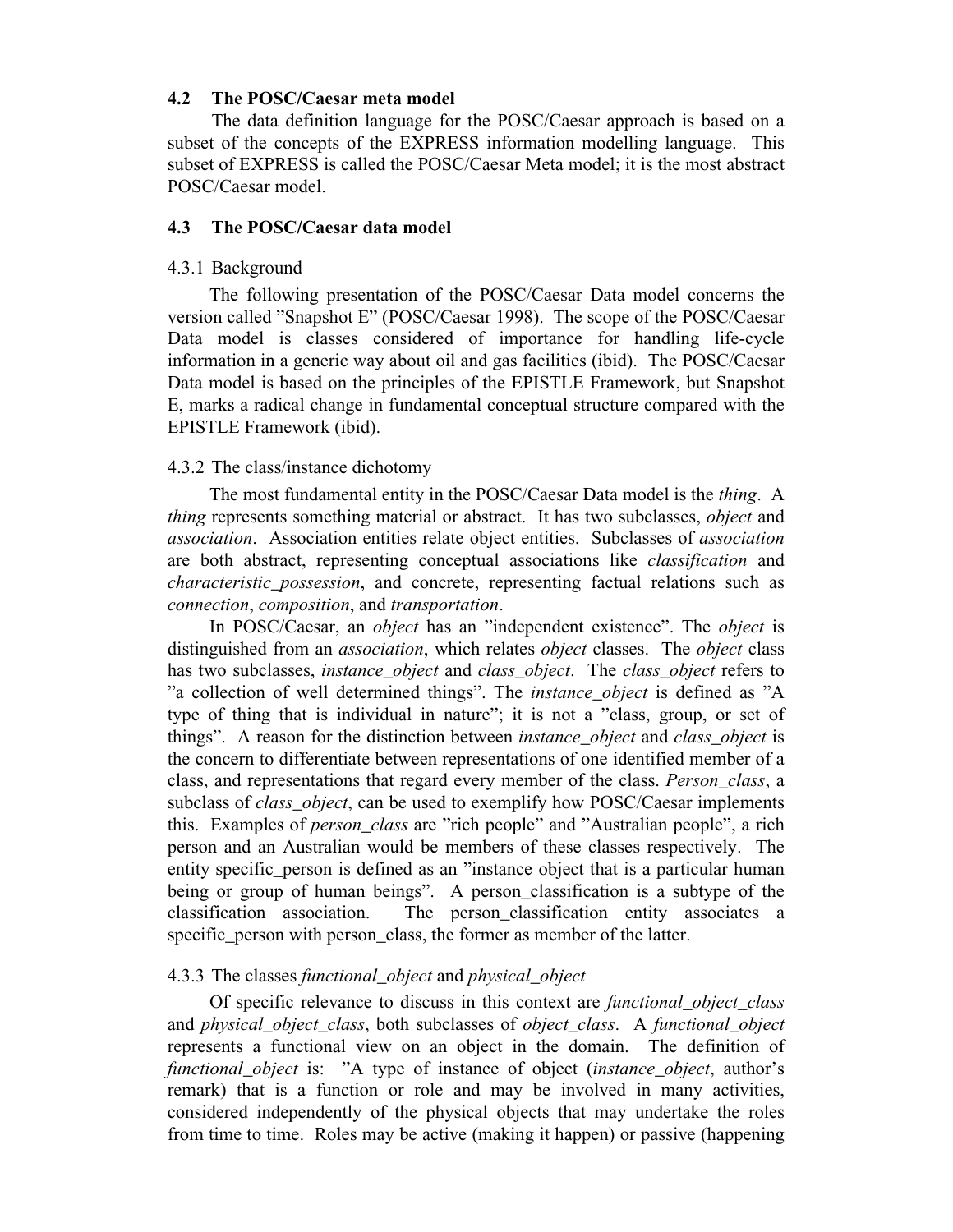to). *Functional\_object* must be either Facility, Flow or Service" (POSC/Caesar 1998).

A *physical\_object* is "A type of instance object that obeys the laws of physics. This includes material, energy and space. A physical object is either a specific or a typical physical object." The *physical\_object* is not defined by other characteristics than that its is a concrete thing; seen as a view, it identifies objects by concrete existence.

In principle the same object may be found both as a *functional\_object* and as a *physical\_object*. The reason for this is that function may be used as a basis for classification of physical\_object. One example of this is the subclass of *physical\_object* "gas detector", with the definition: "device supposed to detect certain types of gas molecules" clearly describing functional characteristics. However there are other characteristics than function that determine membership of *physical\_object*, for example, an object may be defined as a product of a member of a method activity class. This resembles the construction result view in established building classification.

### **4.4 The reference data library**

The objective of the Data Model is to provide the basic class structure of the Reference Data Library, RDL. Each of the main classes in the RDL may be further specialised according to domain specific needs. The RDL is intended to be used both as a design and documentation framework. In the latter case the RDL is intended have a separate project database consisting of subclasses and instances referring to a factual facility e.g. an offshore platform. This is implemented at present with the Åsgård B floating gas platform (Port 1998).

# **4.5 POSC/Caesar and established building classification**

The POSC/Caesar system may in principle be used for construction information. The classes of ISO 12006-2, and BSAB 96 can be part of a specific Reference Data Library developed for the construction industry. In the Reference Data Library, these classes may be accommodated as subclasses of *functional\_object\_class* and *physical\_object\_class*. The classes that are based on a functional view can be sub-classes of the *functional\_object\_class* "facility" in POSC/Caesar. Designed elements and construction products, both grouped by function but based on combinations of views, as well as work result class based on a compositional view could be subclasses of *physical\_object* in POSC/Caesar. However, it remains to investigate in greater detail how classes for construction can be accommodated in POSC/Caesar.

# **5 IFC**

# **5.1 Introduction**

The goal of IAI, Industry Alliance for Interoperability, is "enabling interoperability between AEC/FM applications from different software vendors" (IAI 1997a). This goal is to be achieved through development of the Industry Foundation Classes, IFC. The objective of IFC is to "provide a framework for sharing information between different disciplines within the AEC/FM industry".

The Industry Foundation Classes, IFC, are divided into four separate model levels: *Resources Layer*, *Core Layer* with *Kernel and Core Extensions*,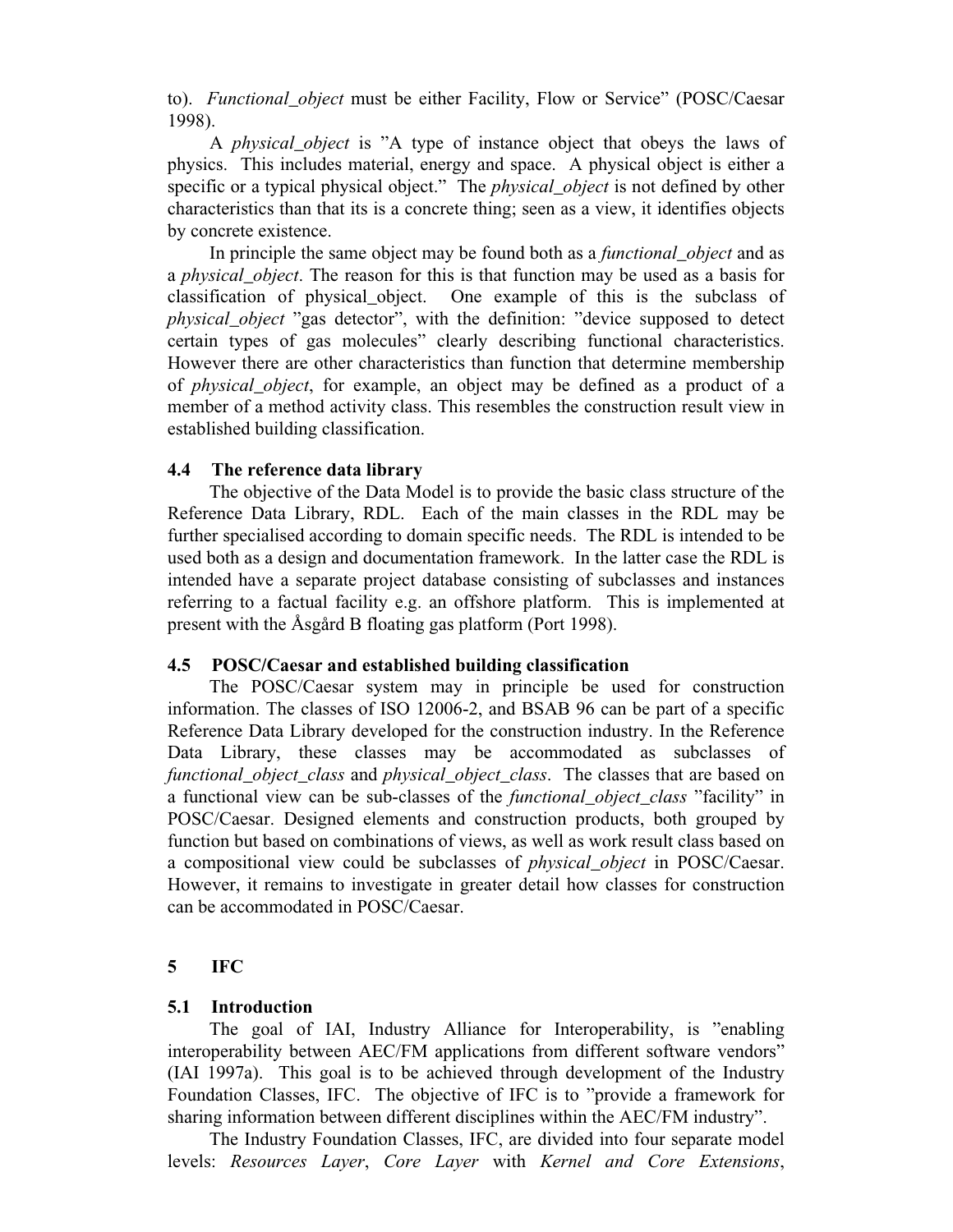*Interoperability Layer*, and *Domain Model Layer*. All the IFC schemas are developed using the EXPRESS data definition language.

# **5.2 Resources layer**

The IFC Resources are classes that may be referenced by classes in every level of the IFC class hierarchy. The Resource classes are *IfcUtilityResource*, *IfcMeasureResource*, *IfcGeometryResource*, *IfcPropertyTypeResource*, and *IfcPropertyResource*. The *IfcUtilityResource* includes IFC-classes for the concepts Identifier, Ownership, History, Registry and Table, to be used in project administration. The *IfcMeasureResource*, is adapted from ISO 10303 part 41 Measure schema, and specifies units and measures that may be assigned to quantities. The *IfcGeometryResource* specifies the resources for geometric and topological representation of the shape of a product. These resources are partly developed as adaptations of ISO 10303 part 42: Integrated Generic Resources. Geometric and Topological Representation (IAI 1997b:4-40). The *IfcPropertyTypeResource* defines the kinds of property definitions that can be attached to objects and relationships. The I*fcPropertyResource* comprises classes for the concepts "actor", "classification", "cost", "material", and "date/time". Among others, one subclass of *material* is a list of all kinds of material. The class *IfcClassification* makes it possible to categorise objects according to specific classification systems.

# **5.3 Core layer with kernel and core extensions**

The Core Layer consists of the IFC Kernel which provides all the basic concepts required for IFC models, it is "a kind of Meta Model that provides the platform for all model extensions" (IAI 1997a:6). These constructs are not AEC/FM specific, as are the extensions to this core (IAI 1997b:7-100). The classes of the Kernel are *IfcObject*, *IfcRelationship* and I*fcModelingAid*. The *IFC Resources* together with the *Core Layer* constitute a generic framework for product modelling in the ontological level. However, the identification of framework classes is not based on an ontological model.

The Core Extension Layer contains extensions for the Kernel classes *IfcProduct*, *IfcProcess*, *IfcDocument*, and *IfcModelingAid*. The core extensions are a specialisation for the AEC/FM domain of classes defined in the Kernel. The *IfcProduct*-*Extension* defines concepts like element, space, site, building, and building storey (ibid:8-111). The *IfcProcessExtension* has subclasses, which intend to "capture information concerning the work required in order to create a product". It is possible to define work tasks and resources used in these. Subclasses of *IfcDocumentExtension* will allow "specifications for the information content of typical document types encountered within building construction". Presently only cost schedules are covered. *IfcModelingAidExtension* has subclasses to aid in the development of Project models, e.g. *IfcDesignGrid* and *IfcReferencePoint*.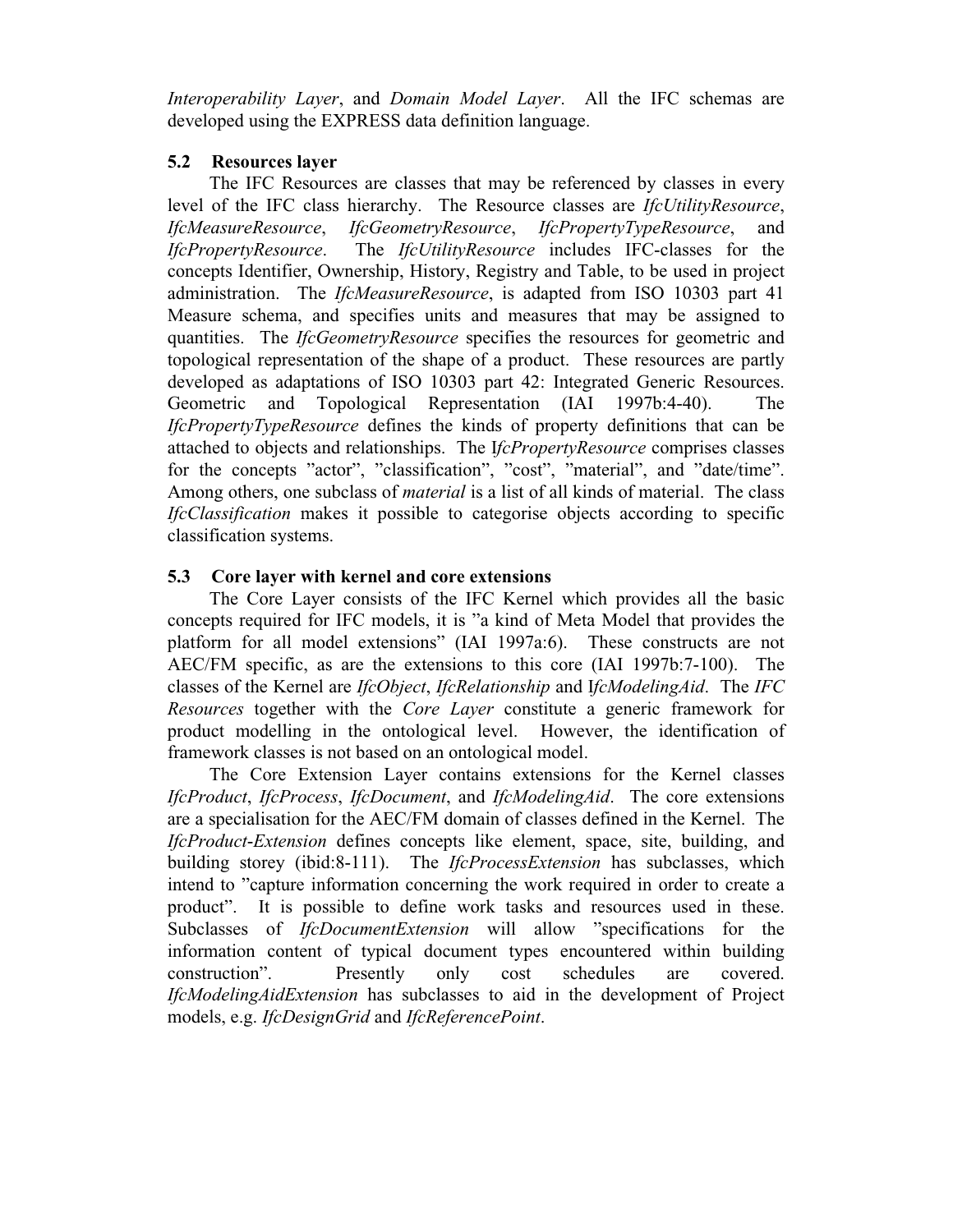#### **5.4 Interoperability layer**

The *IfcSharedBldgElement* in the interoperability layer "covers the definition of building elements that are shared among several IFC domain or application type models" (ibid:12-147). Subclasses here are e.g. *IfcBeam*, *IfcBuiltIn*, *IfcColumn*, *IfcCovering*, *IfcDoor*, *IfcFloor*, *IfcRoofSlab*, *IfcWall*, and *IfcWindow*.

The *IfcSharedBldgServiceElements* in the interoperability layer defines concepts for interoperability in the building services domain (HVAC) (ibid:13- 162). Classes in this level are *IfcElectricalAppliance*, *IfcEquipment*, *IfcFixture*, *IfcDistributionElement*, *IfcEngineeringMaintenence*, and *IfcManufacturedElement*.

#### **5.5 Domain model layer**

Domain models provide classes that are specific to a particular application within the AEC domain. In version 1.5 there is a sparse selection of subclasses of *IfcArchitecture*, *IfcHVAC*, and *IfcFacilitiesMgmt*.

#### **5.6 IFC and established building classification**

The *IfcProductExtension* classes, e.g. *IfcBuildingElement*, *IfcSpace*, and *IfcBuilding*, bear similarities with, and belong to the same level of abstraction as, the main classes defined in the ISO 12006-2 Framework standard. Likewise, the subclasses of *IfcSharedBldgElement* and *IfcSharedBldgServiceElements* in the Interoperability layer seem similar to, and are defined in the same level of abstraction as, the BSAB 96 classes.

As shown, there is a significant overlap between some IFC-classes and established classification systems. There is need for a strategy to resolve this potential conflict. The possibility to make a reference from an IFC-class to an external classification system through the class *IfcClassification* is no solution, since the class definitions may not be consistent, and the class scopes may be different.

In established classification, the class *designed element* serves the purpose of enabling a combined functional and compositional view. The latter seems to be the objective of the *IfcSharedBuildingElement.* Subclasses of *IfcSharedBuildingElement* have names that indicate a functional view, but have in their definitions both material, geometry and functional attributes, e.g. the *IfcBeam* is "a horizontal, or nearly horizontal structural member designed to carry loads" (IAI 1997b:12-149).

There are no subclasses of *IfcBuildingElement* that remind of *work result* classes like *masonry* or *in-situ-concrete* of BSAB 96. Objects defined by such class attributes may also be of interest to handle separately from the role they play in a construction.

Superficially, the IFC system shows significant overlap with ISO 12006-2 and BSAB 96. However, the IFC system is not based on separation of views. The main principle is to attach attributes to the *IfcElement* and its subclasses. One problem seems to be that the *IfcBuildingElement* classes are already having attributes that might not conform to the ISO 12006-2 standard. It remains to study how the classification structure of IFC can be co-ordinated with established industry standards, e.g. with the purpose to support a differentiation of views.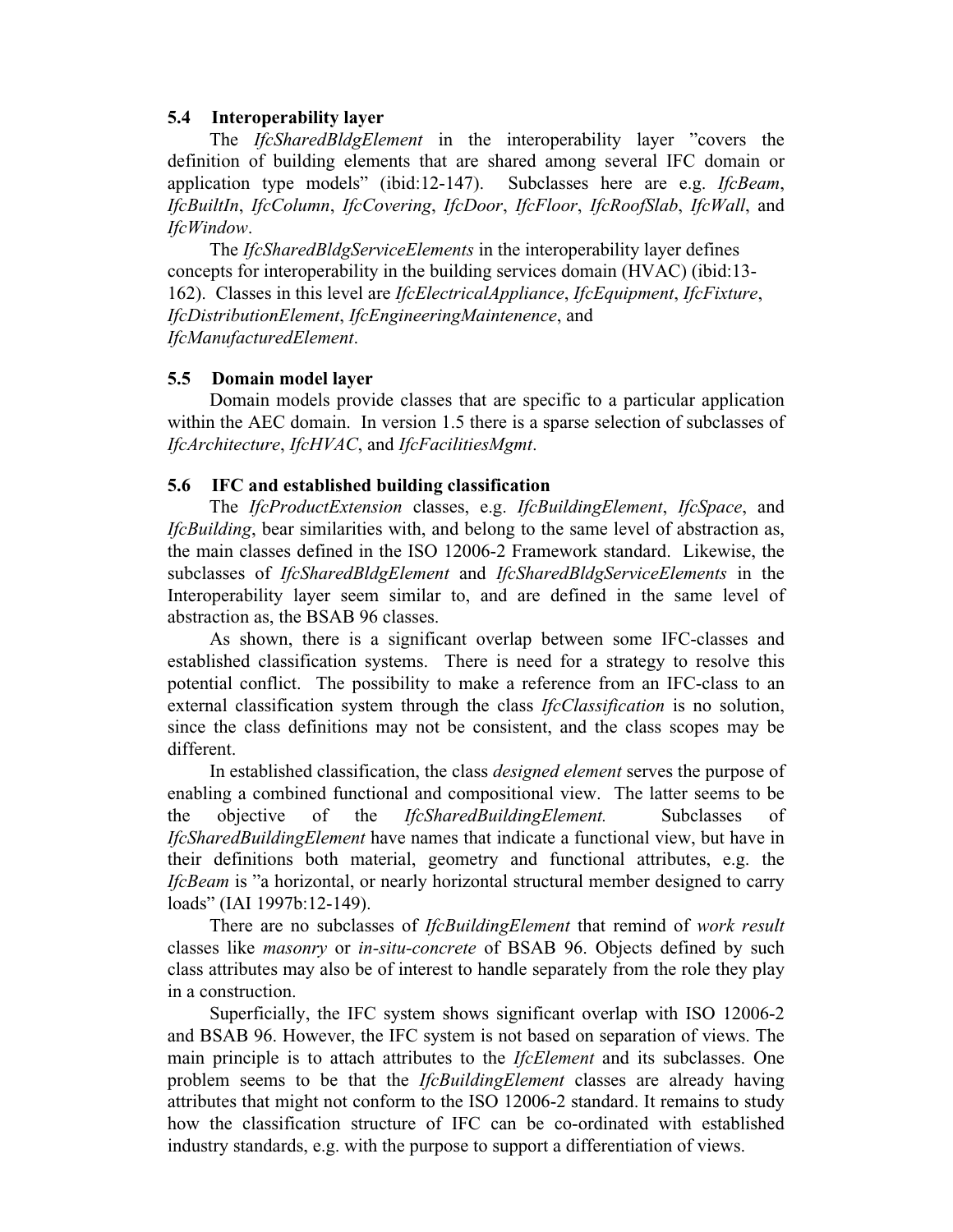The approach in established building to "categorize elements according to primary functional role or as part of a system" is criticised by IAI for limiting the modelling capacity (ibid:2-15). The approach is an "attempt to avoid this by defining model elements, functional roles, and systems separately so that an element can assume multiple roles and/or be a member of multiple systems" (ibid). In order to support design, there is a possibility to attach attributes to objects and relationships (IAI 1997b:5-74).

The freedom of defining and combining attributes of a model object is in established building classification achieved by separating the spatial, functional and compositional views. For example, any drawing object referring to, and representing spatial, or geometrical, properties of parts of buildings may be assigned to any *element* (functional view) or *work result* (compositional view) or *designed element* (functional and compositional view). However, in practice there are limitations to these combinations. The relations between elements and geometry has been studied in the NICK project (Tarandi 1994), and the relations between element and work result based on industry practice are expressed in the designed elements table in BSAB 96 (BSAB 96 1998).

# **6 Concluding remarks regarding the need for co-ordination between systems**

# **6.1 Theoretical background, level structure and views**

An overview of the structure of the analysed classification standards is presented in Table 1 below. ISO 12006-2 is a generic classification framework for the construction domain. It is not based on an explicit ontological framework, but adheres to the same principles as BSAB 96. The BSAB 96 is an example of a domain specific classification system. It is based on an explicit ontological model, which is used to define the main views and classes.

POSC/Caesar and IFC have a wider scope than established building classification systems. They are developed to completely support computer based information management. For example, they include geometry definitions and specify relations between classes. The need for co-ordination, mentioned in section 1.1, primarily concerns the established classes covered by the established classification systems.

The POSC/Caesar Data Model is a generic framework for design and documentation of artefacts in the ontological level, but it is not based on an explicit ontological model. The Reference Data Library is a domain framework for design and documentation of oil and gas facilities, based on the Data Model. It would be possible to develop a Reference Data Library also for the construction industry, based on the POSC/Caesar Data Model.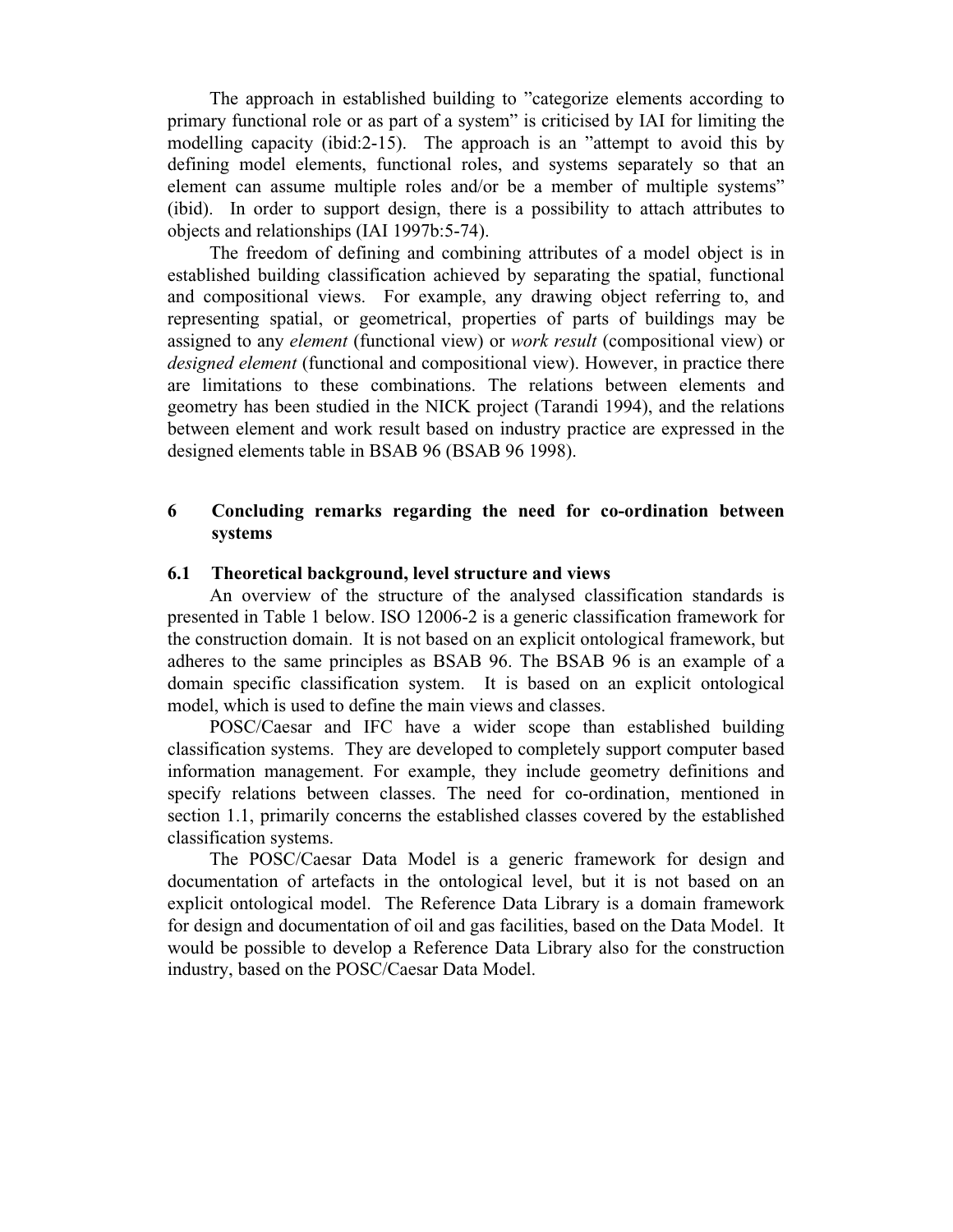| Standards/      | <b>ISO 12006-2</b> | <b>BSAB 96</b>         | POSC/            | <b>IFC</b>         |
|-----------------|--------------------|------------------------|------------------|--------------------|
| <b>Levels</b>   |                    |                        | Caesar           |                    |
| Data            | (English)          | (Swedish)              | POSC/Caesar Meta | <b>EXPRESS</b>     |
| definition      |                    |                        | Model            |                    |
| language        |                    |                        |                  |                    |
| Ontological     | (Systems model)    | Systems model          | POSC/Caesar Data | Core Layer and IFC |
| level           |                    |                        | Model            | Resources          |
| Domain          | ISO 12006-2        | ISO 12006-2            | Reference Data   | Core Extensions    |
| <b>Generic</b>  | Framework          | Framework              | Library          |                    |
| level           |                    |                        |                  |                    |
| Domain          |                    | <b>BSAB 96 Classes</b> | Reference Data   | Interoperability   |
| <b>Specific</b> |                    |                        | Library          | Layer              |
| level           |                    |                        |                  |                    |

**Table 1: Level structure of the analysed classification standards**

In IFC, the Core Layer together with the IFC Resources constitutes a generic framework for product modelling in the ontological level. However, it is not based on a generic framework for the AEC/FM domain. The Interoperability Layer is to be developed into a domain specific class library. A limitation of the IFC-system is that its basic class structure is not based on a differentiation of views.

In order to enable integration between these different systems, it is necessary that they have a shared ontological view, classification approach and level structure. An international standardisation of ontology and classification principles for the AEC/FM domain would enable this integration. Concerning the generic classes for the AEC/FM domain, co-ordination is required between ISO 12006-2, a future construction specific POSC/Caesar Reference Data Library, and the IFC Core Extensions. Similarly, concerning AEC/FM domain specific classes, co-ordination is necessary between national classification systems like BSAB 96, a future construction specific POSC/Caesar Reference Data Library and the IFC Interoperability classes.

# **7 References**

- Angus C. and Dziulka P. (1998). EPISTLE framework V2.0 Issue 1.22. (Ed. Peter Dziulka, Keyworth Institute, Department of Mechanical Engineering, University of Leeds, UK.)
- Björk B.-C. (1995). Requirements and information structures for building product data models. Espoo: Technical Research Centre of Finland, VTT Publications no 245.
- BSAB 96 (1998). BSAB 96 System och Tillämpningar (an English version is forthcoming). Stockholm: AB Svensk Byggtjänst (The Swedish Building Centre).
- Date C.J. (1990). An introduction to database systems. Vol. 1. Addison-Wesley Publishing Company.
- Ekholm (1996). A conceptual framework for classification of construction works. Electronic Journal of Information Technology in Construction (Itcon). Vol. 1. Stockholm: Royal Institute of Technology. URL: http//itcon.org.
- Ekholm A. and Fridqvist S. (1998). A dynamic information system for design applied to the construction context. In *The life-cycle of Construction IT innovations* (Eds. B.- C. Björk and A. Jägbeck). Proceedings of the CIB W78 workshop, June 1998, Stockholm: Royal Institute of Technology.
- IAI (1997a). IFC Model Architecture. Industry Foundation Classes Release 1.5 Beta. (Ed. Thomas Liebich and Jeff Wix). International Alliance for Interoperability.